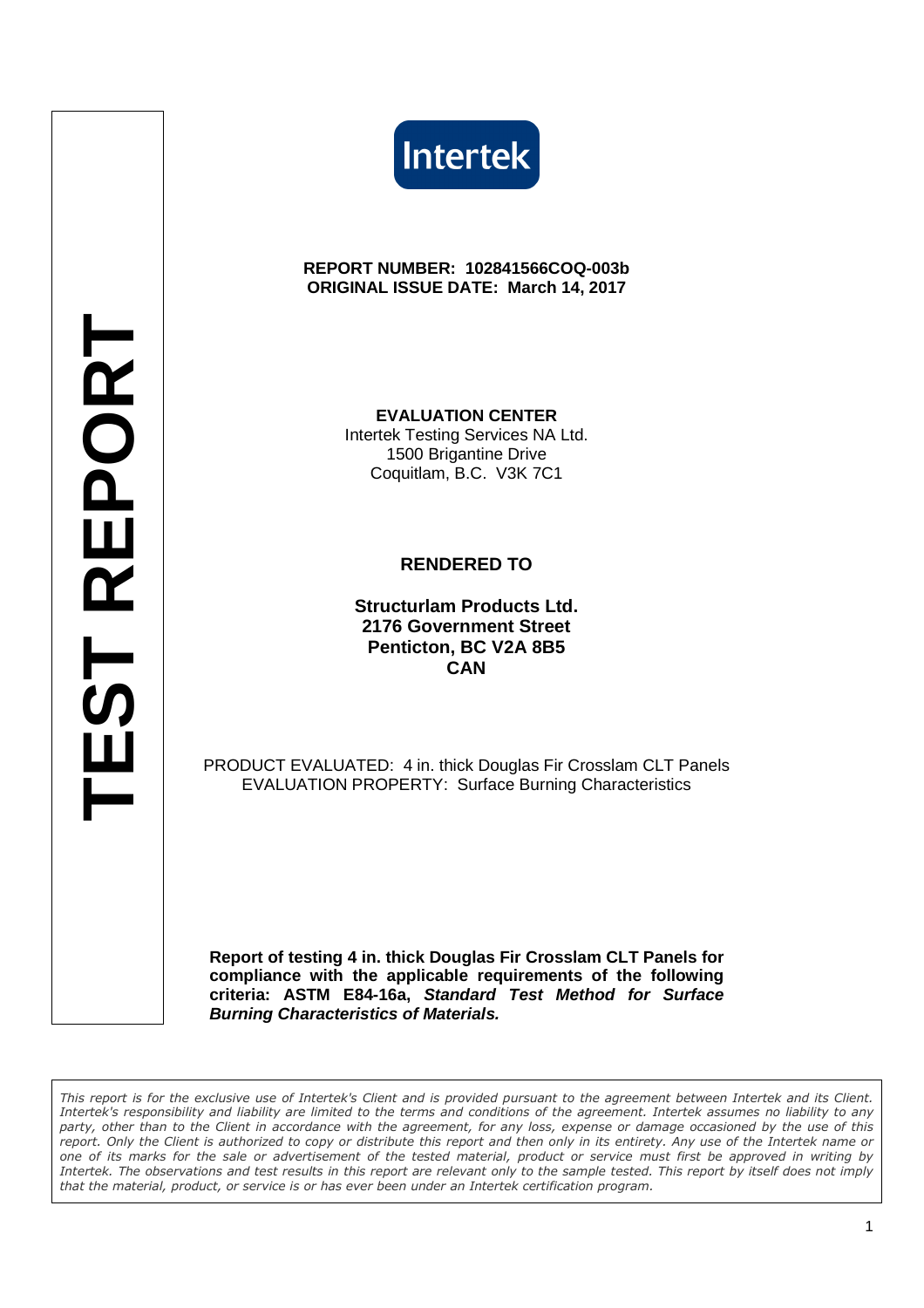#### **Table of Contents**  $\mathbf 1$

#### PAGE

| $\mathbf{1}$   |     |                         |  |
|----------------|-----|-------------------------|--|
| $\overline{2}$ |     |                         |  |
| 3              |     |                         |  |
|                | 3.1 |                         |  |
|                | 3.2 |                         |  |
| $\overline{4}$ |     |                         |  |
|                | 4.1 |                         |  |
| 5              |     |                         |  |
|                | 5.1 |                         |  |
| 6              |     |                         |  |
|                |     |                         |  |
|                |     | <b>REVISION SUMMARY</b> |  |

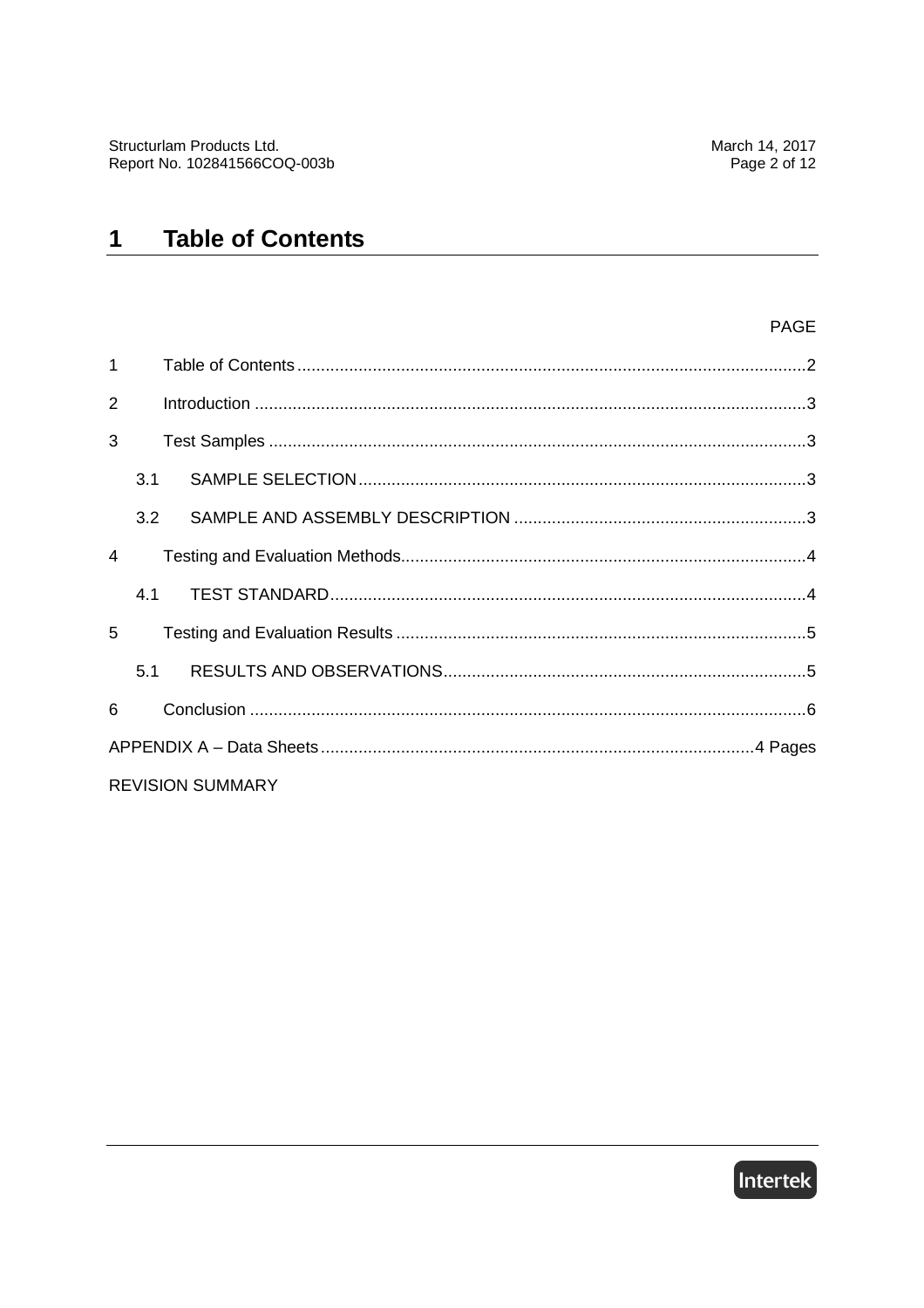# **2 Introduction**

Intertek Testing Services NA Ltd. (Intertek) has conducted testing for Structurlam Products Ltd., to evaluate the surface burning characteristics of 4 in. thick Douglas Fir Crosslam CLT Panels. Testing was conducted in accordance with the standard methods of ASTM E84-16a, Standard Test Method for Surface Burning Characteristics of Materials.

This evaluation began March 10, 2017 and was completed March 10, 2017.

# **3 Test Samples**

#### **3.1. SAMPLE SELECTION**

Samples were randomly selected on January 25, 2017 by Intertek representative Dan Lungu. The sampling was conducted at Structurlam Products Ltd located at 2176 Government Street Penticton, BC The sample panels were received at the Evaluation Center on February 3, 2017.

#### **3.2. SAMPLE AND ASSEMBLY DESCRIPTION**

Upon receipt of the samples at the Intertek Coquitlam laboratory they were placed in a conditioning room where they remained in an atmosphere of  $23 \pm 3$ °C (73.4  $\pm 5$ °F) and 50  $\pm 5$ % relative humidity.

The sample panels consisted of 4 in. thick Douglas Fir Crosslam CLT Panels. Each panel measured 24 in. wide by 6 ft. long by nominal 4in. thick. The moisture content ranged from 12.2% to 12.8%.

For each trial run, four 6 ft. long by 24 in. wide sample panels were butted together and placed on the upper ledge of the flame spread tunnel to form the required 24 ft. sample length. A layer of 6mm reinforced cement board was placed over top of the samples, the tunnel lid was lowered into place, and the samples were then tested in accordance with ASTM E84-16a.

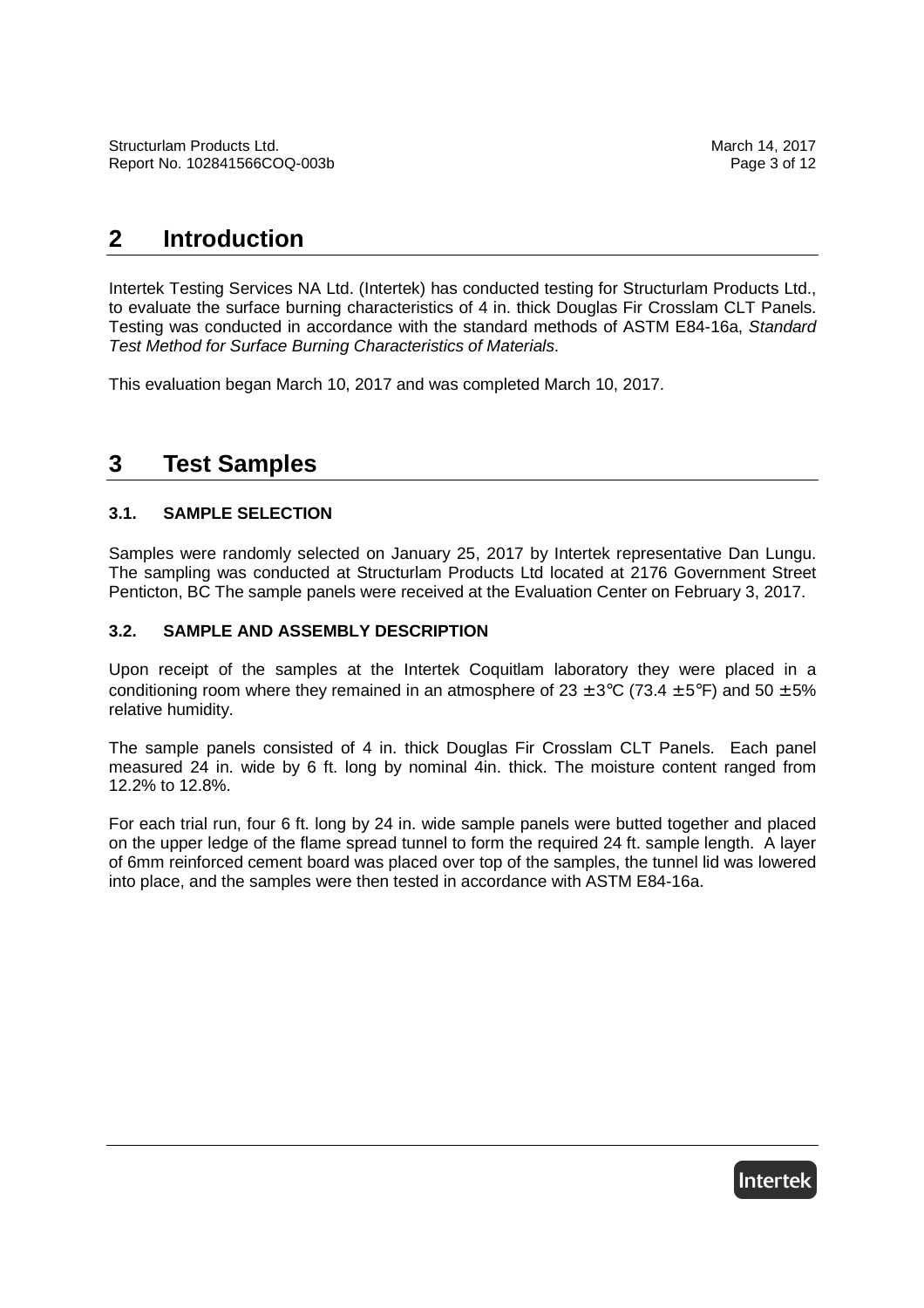# **4 Testing and Evaluation Methods**

#### **4.1. TEST STANDARD**

The results of the tests are expressed by indexes, which compare the characteristics of the sample under tests relative to that of select grade red oak flooring and inorganic-cement board.

#### **(A) Flame Spread Index:**

This index relates to the rate of progression of a flame along a sample in the 25 foot tunnel. A natural gas flame is applied to the front of the sample at the start of the test and drawn along the sample by a draft kept constant for the duration of the test. An observer notes the progression of the flame front relative to time.

The test apparatus is calibrated such that the flame front for red oak flooring passes out the end of the tunnel in five minutes, thirty seconds (plus or minus 15 seconds).

#### **(B) Smoke Developed:**

A photocell is used to measure the amount of light, which is obscured by the smoke passing down the tunnel duct. When the smoke from a burning sample obscures the light beam, the output from the photocell decreases. This decrease with time is recorded and compared to the results obtained for red oak, which is defined to be 100.

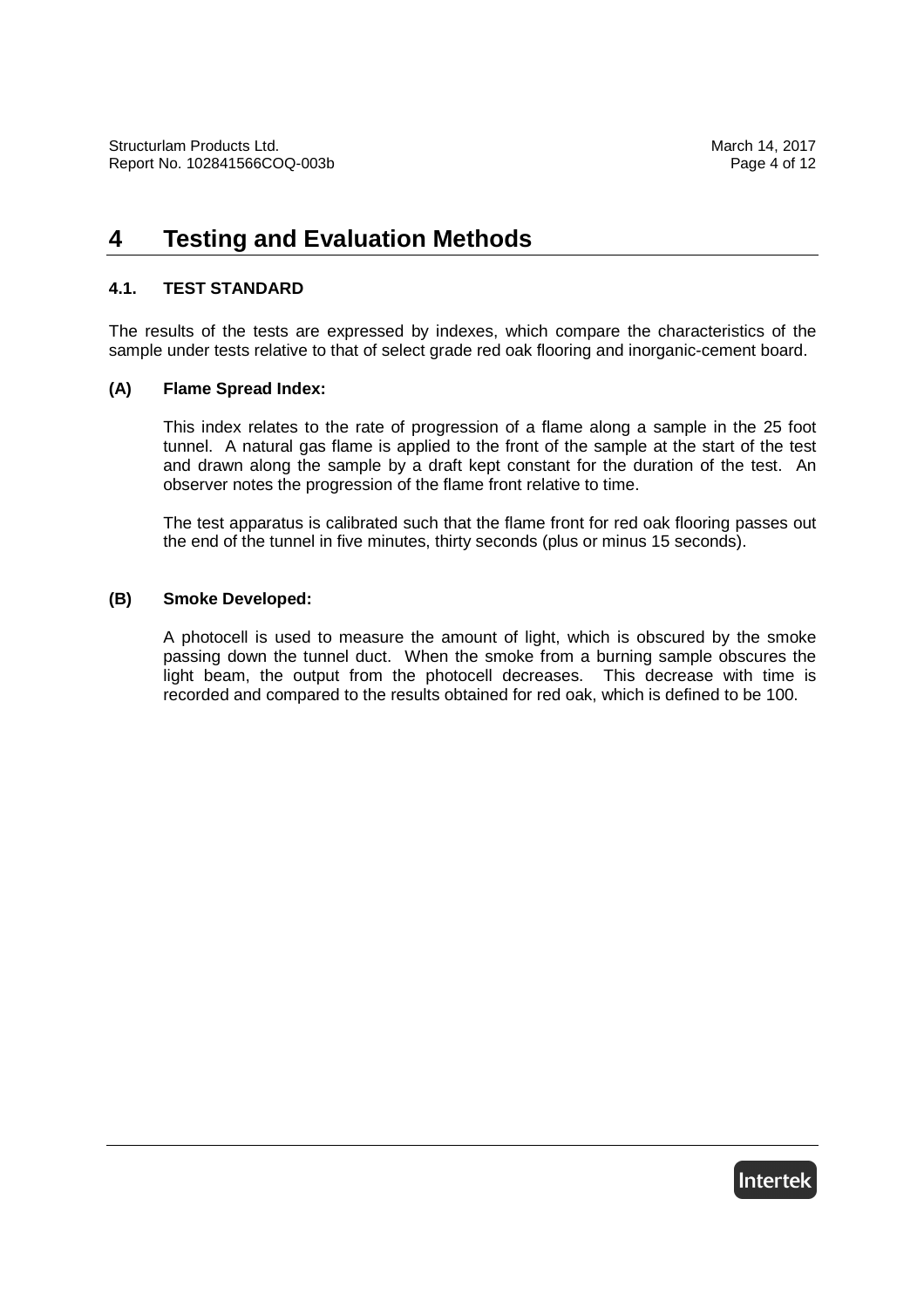# **5 Testing and Evaluation Results**

#### **5.1. RESULTS AND OBSERVATIONS**

#### **(A) Flame Spread**

The resultant flame spread Indexes are as follows: (Index rounded to nearest 5)

| 4 in. thick Douglas Fir Crosslam<br><b>CLT Panels</b> | <b>Flame Spread</b> | <b>Flame Spread</b><br><b>Index</b> |
|-------------------------------------------------------|---------------------|-------------------------------------|
| Run 1                                                 | 32                  | 30                                  |
| Run 2                                                 | 31                  | 30                                  |

#### **(B) Smoke Developed**

The areas beneath the smoke developed curve and the related Indexes are as follows: (For smoke developed indexes 200 or more, index is rounded to the nearest 50. For smoke developed indexes less than 200, index is rounded to nearest 5)

| 4 in. thick Douglas Fir Crosslam<br><b>CLT Panels</b> | <b>Smoke Developed</b> | <b>Smoked Developed</b><br><b>Index</b> |
|-------------------------------------------------------|------------------------|-----------------------------------------|
| Run 1                                                 | 34                     | 35                                      |
| Run 2                                                 | 39                     | 40                                      |

### **(C) Observations**

During the test runs, surface ignition occurred between 30 and 37 seconds; the flame began to progress along the sample until it reached the maximum flame spread.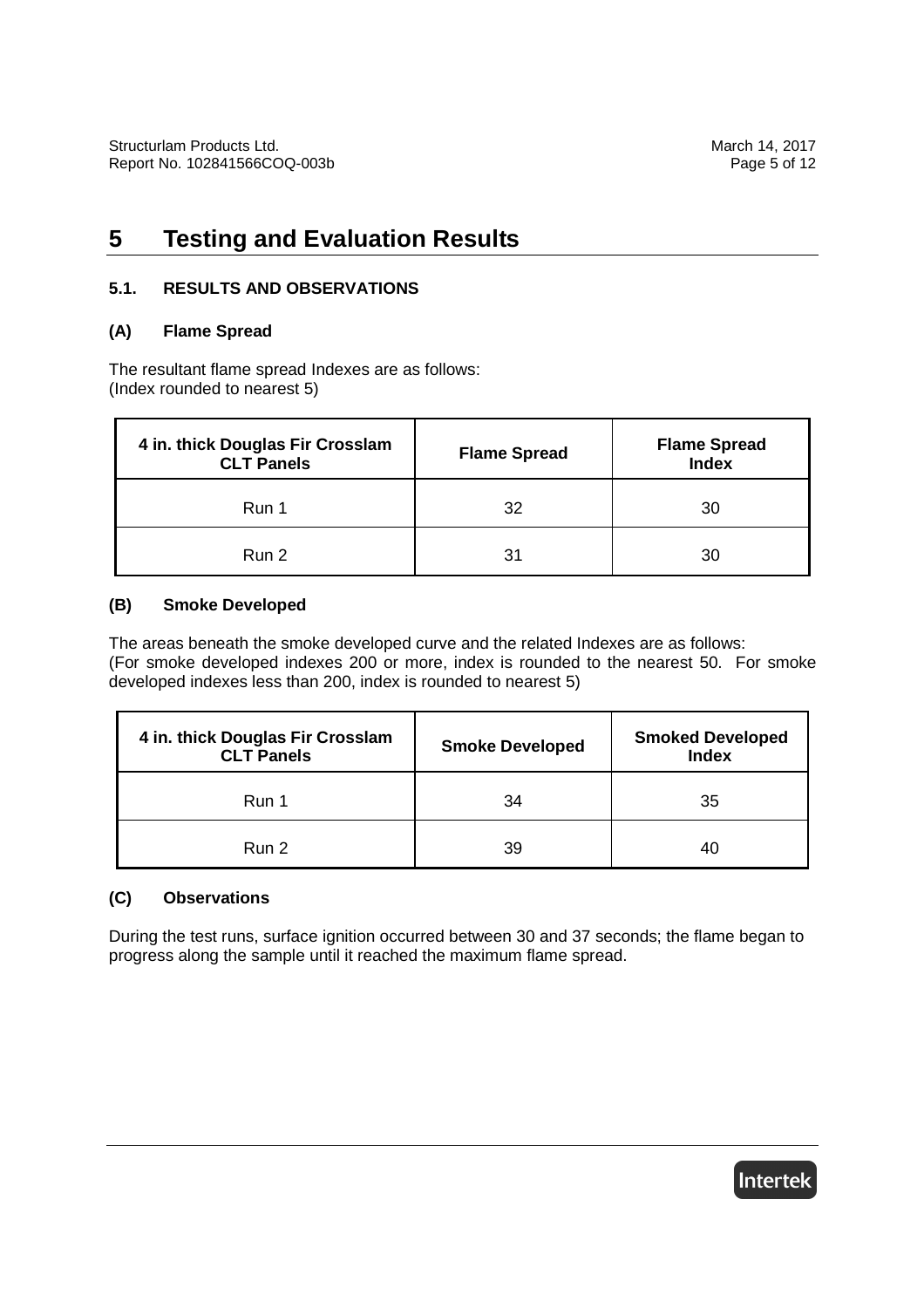# **6 Conclusion**

The 4 in. thick Douglas Fir Crosslam CLT Panels, submitted by Structurlam Products Ltd, exhibited the following flame spread characteristics when tested in accordance ASTM E84-16a, Standard Test Method for Surface Burning Characteristics of Materials.

| 4 in. thick Douglas Fir Crosslam<br><b>CLT Panels</b> | <b>Flame Spread</b><br><b>Index</b> | <b>Smoke Developed</b><br><b>Index</b> |
|-------------------------------------------------------|-------------------------------------|----------------------------------------|
| Run 1                                                 | 30                                  | 35                                     |
| Run 2                                                 | 30                                  | 40                                     |

The conclusions of this test report may be used as part of the requirements for Intertek product certification. A series of two test runs are required for Intertek product certification. Authority to Mark must be issued for a product to become certified.

### **INTERTEK TESTING SERVICES NA LTD.**

Tested and Reported by:

Greg Philp

Technician – Building Products

Reviewed by:

Santis

Riccardo DeSantis Manager – Building Products

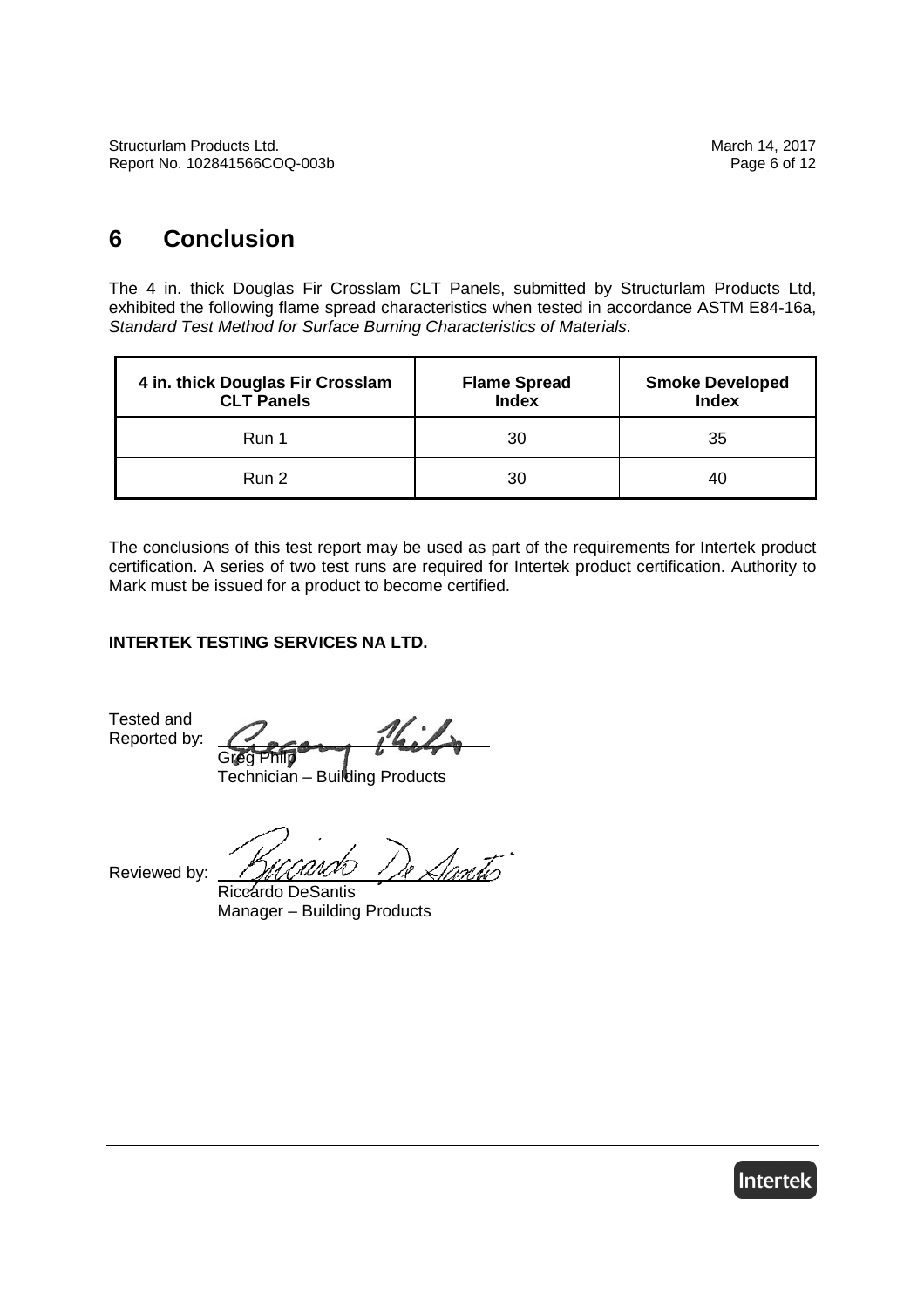Structurlam Products Ltd.<br>
Report No. 102841566COQ-003b **March 14, 2017** March 14, 2017 Report No. 102841566COQ-003b

# APPENDIX A

DATA SHEETS

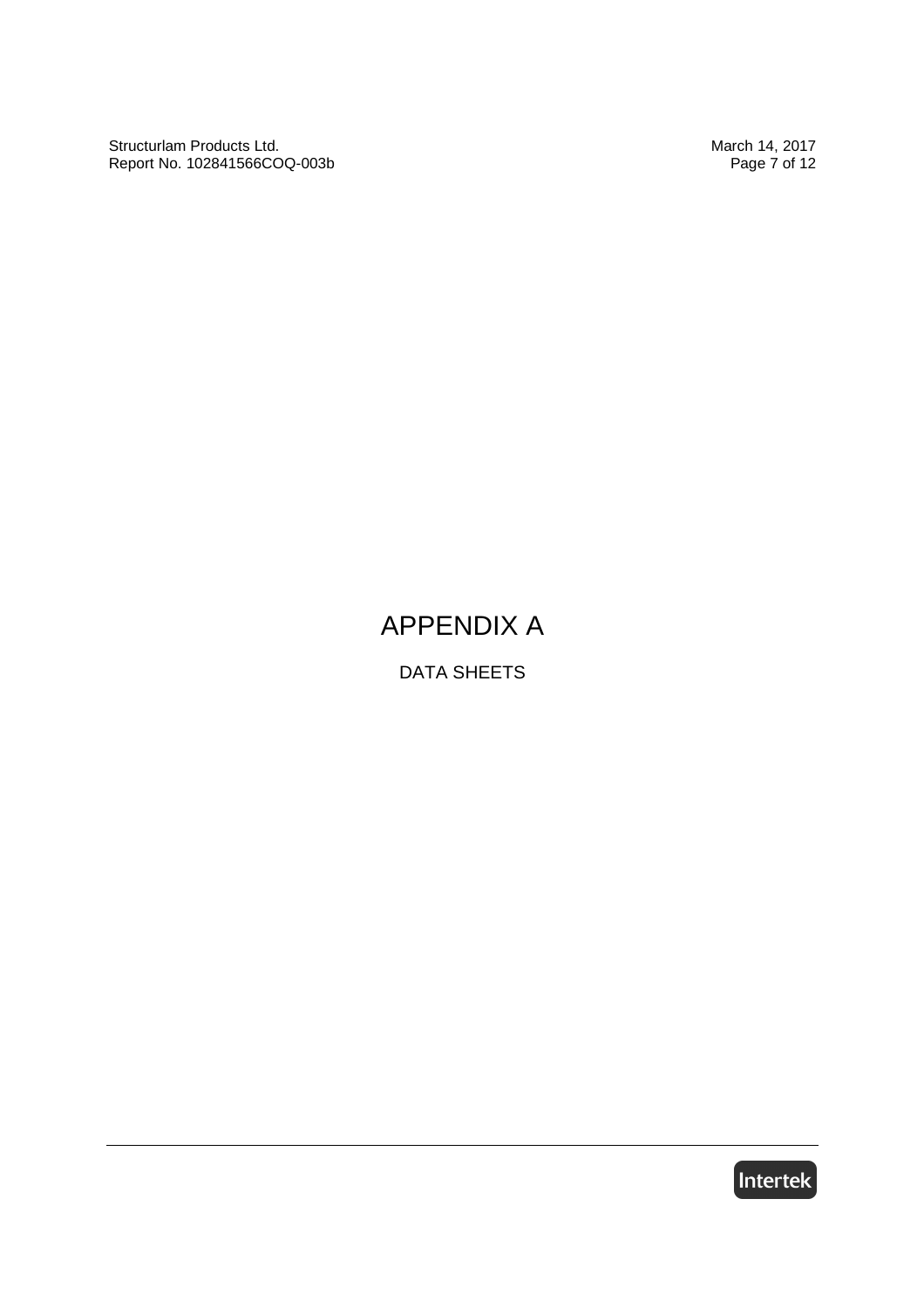Structurlam Products Ltd.<br>
Report No. 102841566COQ-003b<br>
Page 8 of 12 Report No. 102841566COQ-003b

#### ASTM E84-16a DATA SHEETS Run 1

| <b>ASTM E84</b>                                                  | Page 1 of 2      |
|------------------------------------------------------------------|------------------|
| <b>Client: Structurlsm Products</b>                              |                  |
| Date: 03 10 2017                                                 |                  |
| Project Number: 102841566                                        |                  |
| Test Number: 1                                                   |                  |
| Operator: Greg Philp                                             |                  |
| Specimen ID: 4 in. thick D Fir Crosslam CLT Panels Avg m/c 12.8% |                  |
|                                                                  |                  |
| <b>TEST RESULTS</b>                                              |                  |
| <b>FLAMESPREAD INDEX: 30</b>                                     |                  |
| <b>SMOKE DEVELOPED INDEX: 35</b>                                 |                  |
| <b>SPECIMEN DATA</b>                                             |                  |
| Time to Ignition (sec): 37                                       |                  |
| Time to Max FS (sec): 549                                        |                  |
| Maximum FS (feet): 8.2                                           |                  |
| Time to 980 F (sec): Never Reached                               |                  |
| Time to End of Tunnel (sec): Never Reached                       |                  |
| Max Temperature (F): 620                                         |                  |
| Time to Max Temperature (sec): 589                               |                  |
| Total Fuel Burned (cubic feet): 45.87                            |                  |
| FS*Time Area (ft*min): 62.3                                      |                  |
| Smoke Area (%A*min): 23.9                                        |                  |
| Unrounded FSI: 32.1                                              |                  |
| Unrounded SDI: 33.8                                              |                  |
|                                                                  |                  |
| <b>CALIBRATION DATA</b>                                          |                  |
| Time to Ignition of Last Red Oak (Sec): 38.0                     |                  |
| Red Oak Smoke Area (%A*min): 70.8                                |                  |
|                                                                  |                  |
|                                                                  |                  |
|                                                                  |                  |
|                                                                  |                  |
|                                                                  |                  |
| TESTED P3 Y                                                      | $R$ <i>a</i> $R$ |
|                                                                  |                  |

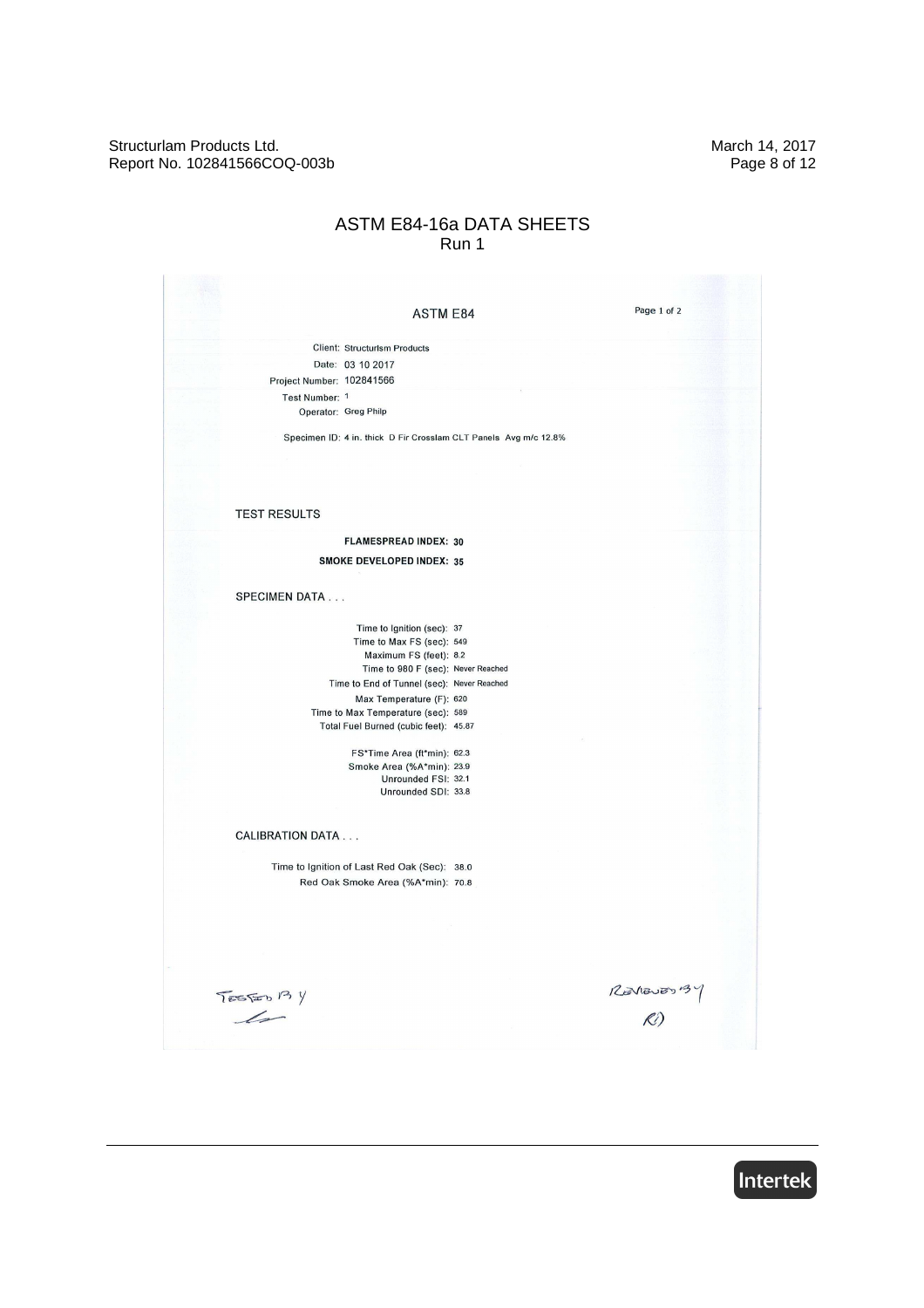

### ASTM E84-16a DATA SHEETS Run 1

Intertek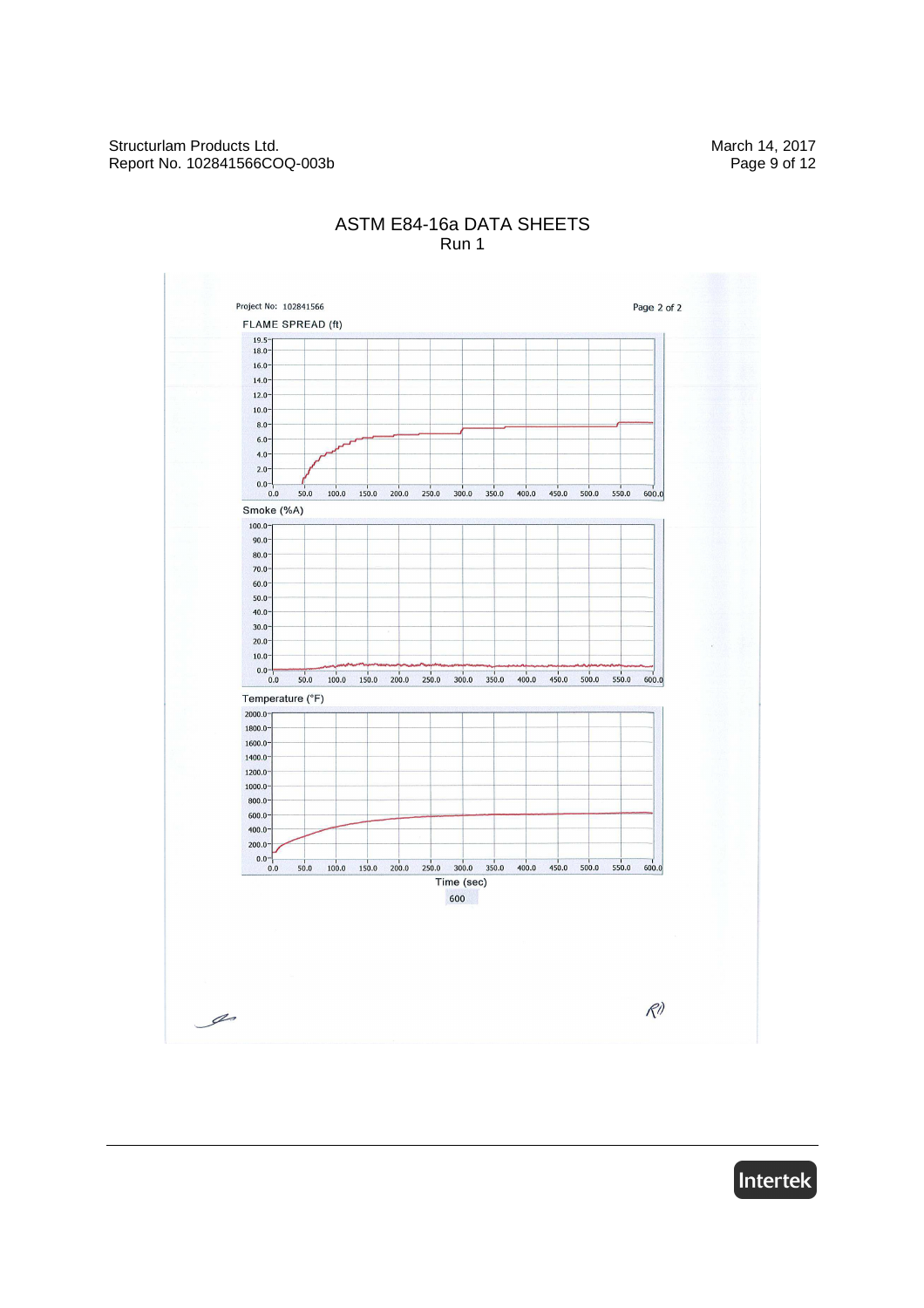#### Structurlam Products Ltd.<br>
Report No. 102841566COQ-003b<br>
Page 10 of 12 Report No. 102841566COQ-003b

### ASTM E84-16a DATA SHEETS Run 2

| <b>ASTM E84</b>                                                  | Page 1 of 2  |  |
|------------------------------------------------------------------|--------------|--|
|                                                                  |              |  |
| Client: Structurlam Products Ltd                                 |              |  |
| Date: 03 10 2017                                                 |              |  |
| Project Number: 102841566                                        |              |  |
| Test Number: 2                                                   |              |  |
| Operator: Greg Philp                                             |              |  |
|                                                                  |              |  |
| Specimen ID: 4 in. thick D Fir Crosslam CLT Panels Avg m/c 12.2% |              |  |
|                                                                  |              |  |
|                                                                  |              |  |
|                                                                  |              |  |
|                                                                  |              |  |
| <b>TEST RESULTS</b>                                              |              |  |
|                                                                  |              |  |
| <b>FLAMESPREAD INDEX: 30</b>                                     |              |  |
| <b>SMOKE DEVELOPED INDEX: 40</b>                                 |              |  |
|                                                                  |              |  |
| <b>SPECIMEN DATA</b>                                             |              |  |
|                                                                  |              |  |
| Time to Ignition (sec): 30                                       |              |  |
| Time to Max FS (sec): 334                                        |              |  |
| Maximum FS (feet): 7.1                                           |              |  |
| Time to 980 F (sec): Never Reached                               |              |  |
| Time to End of Tunnel (sec): Never Reached                       |              |  |
| Max Temperature (F): 616                                         |              |  |
| Time to Max Temperature (sec): 600                               |              |  |
| Total Fuel Burned (cubic feet): 45.87                            |              |  |
| FS*Time Area (ft*min): 60.1                                      |              |  |
| Smoke Area (%A*min): 27.5                                        |              |  |
| Unrounded FSI: 31.0                                              |              |  |
| Unrounded SDI: 38.8                                              |              |  |
|                                                                  |              |  |
|                                                                  |              |  |
| <b>CALIBRATION DATA</b>                                          |              |  |
|                                                                  |              |  |
| Time to Ignition of Last Red Oak (Sec): 38.0                     |              |  |
| Red Oak Smoke Area (%A*min): 70.8                                |              |  |
|                                                                  |              |  |
|                                                                  |              |  |
|                                                                  |              |  |
|                                                                  |              |  |
|                                                                  |              |  |
|                                                                  |              |  |
|                                                                  | REVIEWED 134 |  |
| $T = 57$                                                         |              |  |
|                                                                  |              |  |
|                                                                  |              |  |

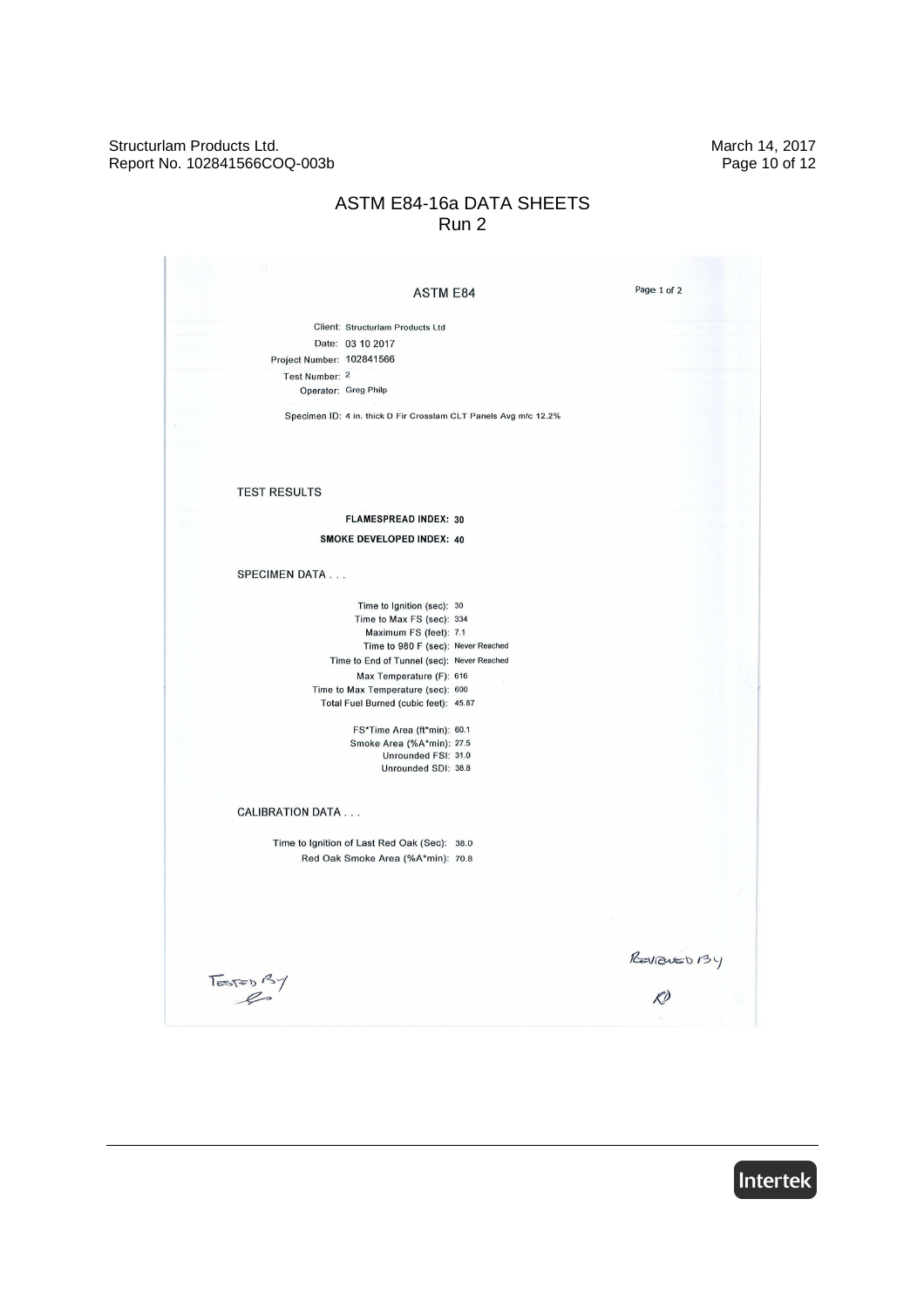

### ASTM E84-16a DATA SHEETS Run 2

Intertek